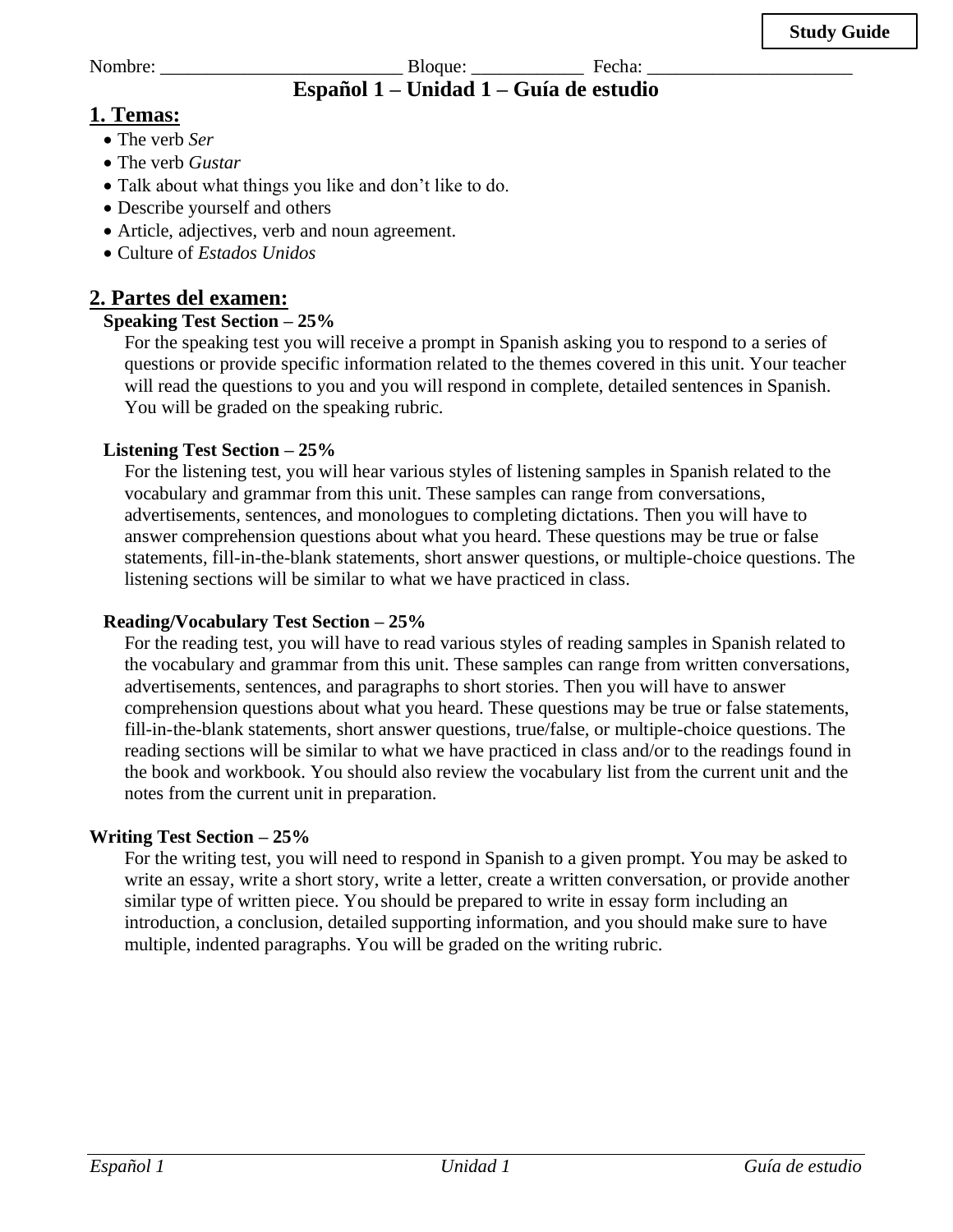# **3. Vocabulario:**

| <b>Alquilar un DVD</b>    | To rent a DVD              | ¿Cómo eres?                | What are you like?                           |  |
|---------------------------|----------------------------|----------------------------|----------------------------------------------|--|
| Andar en patineta         | To skateboard              | Artístico(a)               | Artistic                                     |  |
| Aprender el español       | To learn Spanish           | Atlético(a)                | Athletic                                     |  |
| <b>Beber</b>              | To drink                   | Bueno(a)                   | Good                                         |  |
| <b>Comer</b>              | To eat                     | Cómico(a)                  | Funny                                        |  |
| Comprar                   | To buy                     | Desorganizado(a)           | Disorganized                                 |  |
| Correr                    | To run                     | Estudioso(a)               | Studious                                     |  |
| <b>Descansar</b>          | To rest                    | Inteligente                | Intelligent                                  |  |
| Dibujar                   | To draw                    | Malo(a)                    | Bad                                          |  |
| <b>Escribir correos</b>   | To write emails            | Organizado(a)              | Organized                                    |  |
| electrónicos              |                            |                            |                                              |  |
| Escuchar música           | To listen to music         | Perezoso(a)                | Lazy                                         |  |
| <b>Estudiar</b>           | To study                   | Serio(a)                   | Serious                                      |  |
| Hablar por teléfono       | To talk on the phone       | Simpático(a)               | Nice, friendly                               |  |
| Hacer la tarea            | To do homework             | Trabajador(a)              | Hard-working                                 |  |
| Jugar al fútbol           | To play soccer             | Alto(a)                    | Tall                                         |  |
| Leer un libro             | To read a book             | Bajo(a)                    | Short (height)                               |  |
| Mirar la televisión       | To watch television        | Bonito(a)                  | Pretty                                       |  |
| Montar en bicicleta       | To ride a bike             | <b>Grande</b>              | Big, large, great                            |  |
| Pasar un rato con los     | To spend time with friends | Guapo(a)                   | Good-looking                                 |  |
| amigos                    |                            |                            |                                              |  |
| Pasear                    | To go for a walk           | Joven; jóvenes             | Young, young person                          |  |
| <b>Practicar deportes</b> | To practice/play sports    | Pelirrojo(a)               | Red-haired                                   |  |
| Preparar la comida        | To prepare food/a meal     | Pequeño(a)                 | Small                                        |  |
| Tocar la guitarra         | To play the guitar         | Viejo(a)                   | Old                                          |  |
| Trabajar                  | To work                    | Tengo                      | I have                                       |  |
| ¿Qué te gusta hacer?      | What do you like to do?    | Tiene                      | He/She has                                   |  |
| $:$ Te gusta?             | Do you like?               | (Tengo/tiene) pelo rubio   | (I/He/She has) blonde hair                   |  |
| Me gusta                  | I like                     | (Tengo/tiene) pelo castaño | (I/He/She has) Brown hair                    |  |
| No me gusta               | I don't like               | $El$ (la) amigo(a)         | Friend                                       |  |
| El agua                   | Water                      | La chica                   | Girl                                         |  |
| La fruta                  | Fruit                      | El chico                   | Boy                                          |  |
| La galleta                | Cookie                     | El (la) estudiante         | Student                                      |  |
| El helado                 | Ice Cream                  | El hombre                  | Man                                          |  |
| El jugo                   | Juice                      | La mujer                   | Woman                                        |  |
| Las papas fritas          | French fries               | La persona                 | Person                                       |  |
| La pizza                  | Pizza                      | <b>Muy</b>                 | Very                                         |  |
| El refresco               | Soft drink                 | Un poco                    | A little                                     |  |
| La actividad              | Activity                   | Porque                     | Because                                      |  |
| Antes de **               | Before                     | Todos(as)                  | All                                          |  |
| Después (de) **           | Afterward, after           | El muchacho                | Boy (Used more in parts of Latin<br>America) |  |
| La escuela                | School                     | La muchacha                | Girl (Used more in parts of Latin            |  |
|                           |                            |                            | America)                                     |  |
| Más                       | More                       | $El$ (la) alumno(a)        | Student                                      |  |
| $\mathbf 0$               | <b>Or</b>                  | El colegio                 | <b>High School</b>                           |  |
| Pero                      | But                        | $\mathbf{Y}$               | And                                          |  |
| También                   | Also                       | Antipático                 | Unfriendly                                   |  |
|                           |                            | $Rubio(a)$                 | <b>Blonde</b>                                |  |
|                           |                            | Moreno(a)                  | Dark haired/skinned, Brunette                |  |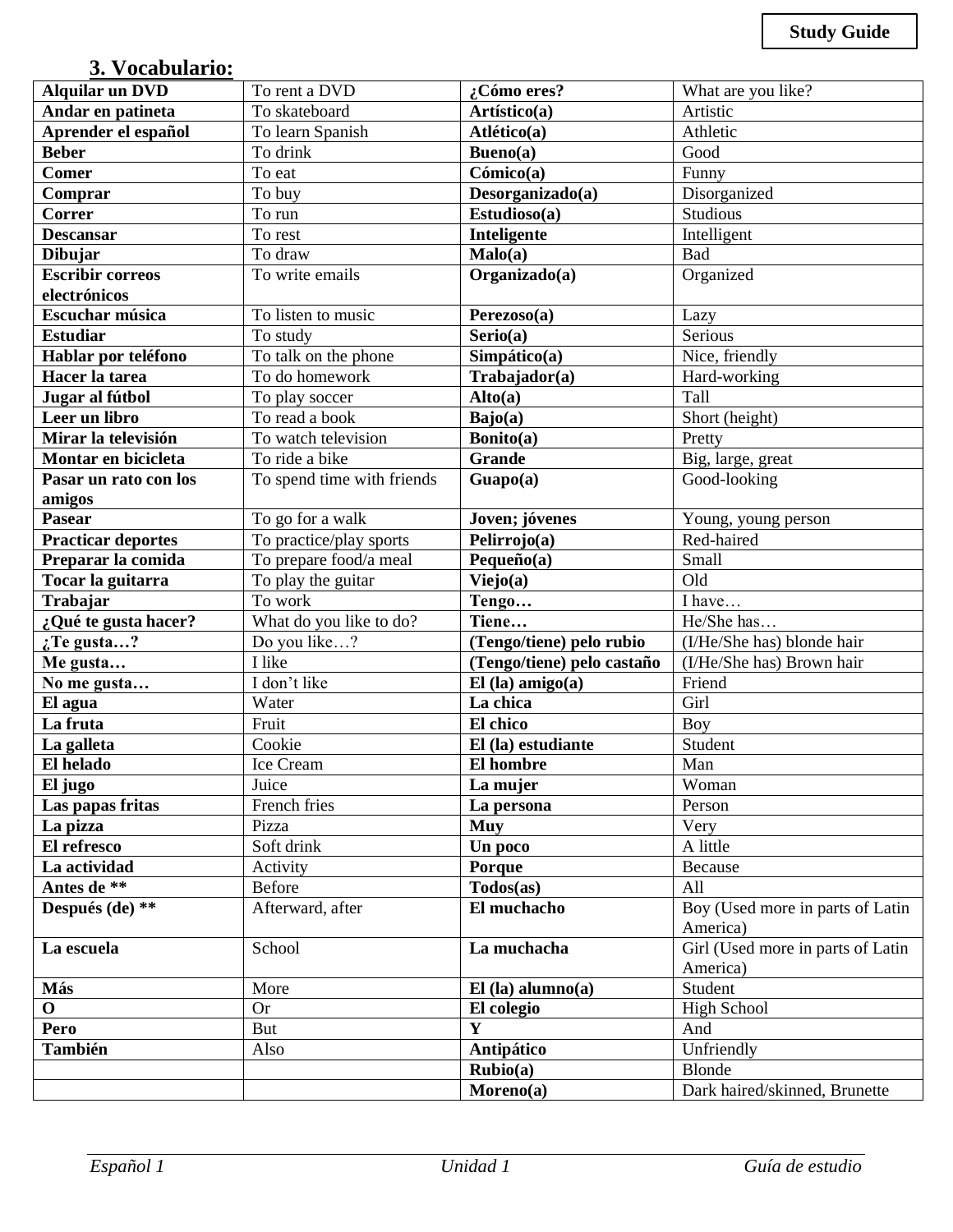# **4. Gramática:**

#### **Pronouns and Ser:**

■ Ser means to be. Use ser to identify a person or say where he or she is from. Use ser to describe what someone is like.

| Yo soy          | Nosotros(as) somos      |
|-----------------|-------------------------|
| Tú eres         | $V$ osotros $(as)$ sois |
| Usted <b>es</b> | Ustedes son             |
| $E1/e11a$ es    | Ellos/ellas son         |

#### **Gustar:**

- Use gustar to talk about what people like to do.
	- $\overrightarrow{\mathrm{A}}$  mí me gusta dibujar.
	- $\triangle$  A ti te gusta dibujar.
	- $\triangle$  A usted le gusta dibujar.
	- $\triangle$  A él, ella le gusta dibujar.
	- $\triangle$  A nosotros(as) nos gusta dibujar.
	- $\triangle$  A vosotros(as) os gusta dibujar.
	- $\triangle$  A ustedes les gusta dibujar.
	- $\triangle$  A ellos(as) les gusta dibujar.

#### **Definite and Indefinite Articles**

**•** In Spanish, articles match nouns in gender and number.

|           |               | <b>Definite</b><br><b>Article</b> | <b>Noun</b> | Indefinite<br><b>Article</b> | <b>Noun</b> |
|-----------|---------------|-----------------------------------|-------------|------------------------------|-------------|
| Masculine | Singular      | el                                | chico       | un                           | chico       |
|           | <b>Plural</b> | los                               | chicos      | unos                         | chicos      |
| Feminine  | Singular      | la                                | chica       | una                          | chica       |
|           | <b>Plural</b> | las                               | chicas      | unas                         | chicas      |

#### **Noun Adjective Agreement:**

**In Spanish, adjectives match the gender and number of the nouns they describe.** 

|                   | <b>Singular</b> | Plural           |
|-------------------|-----------------|------------------|
| Feminine Masculin | el chico alto   | los chicos altos |
|                   | la chica alta   | las chicas altas |